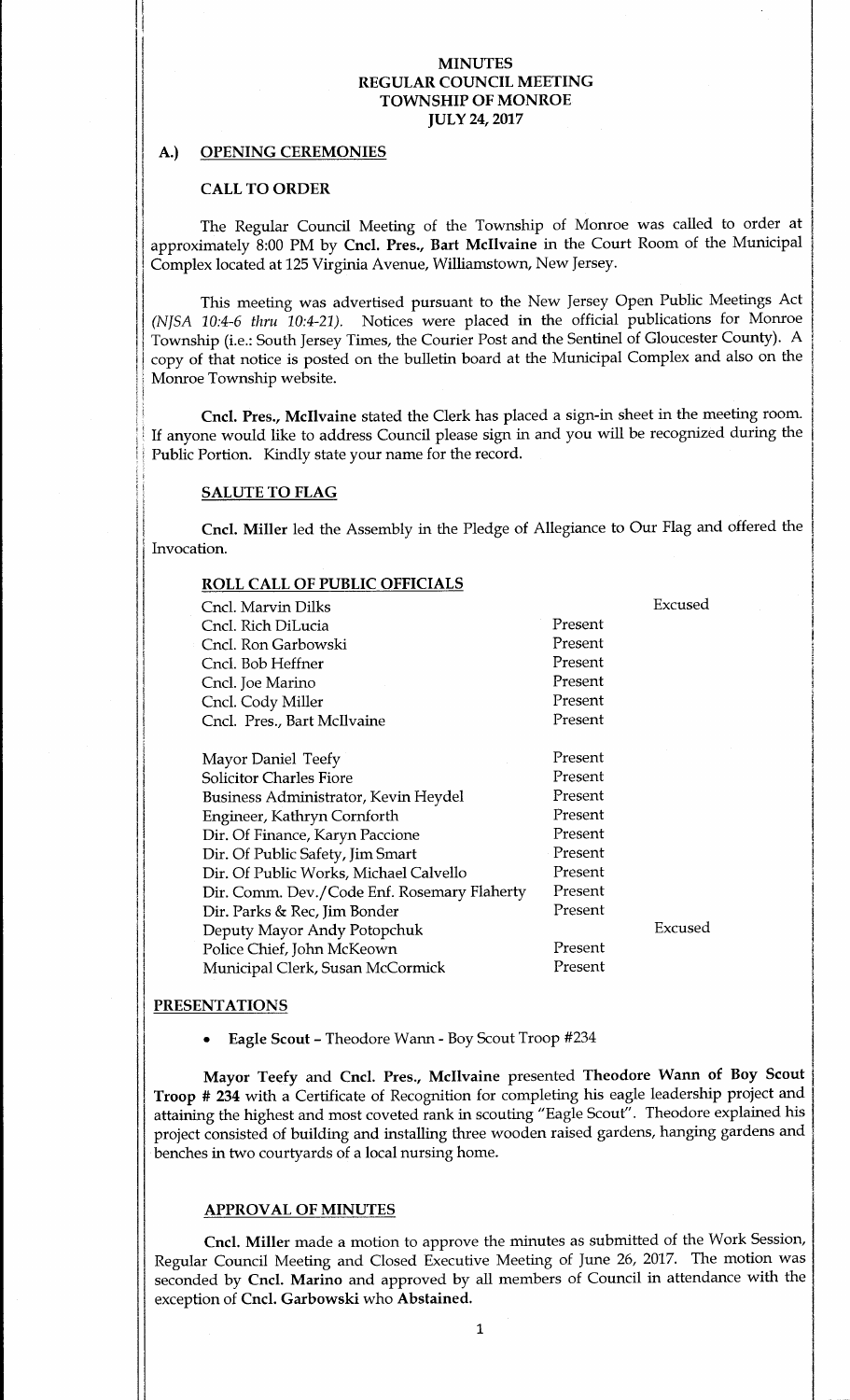### B.) CORRESPONDENCE

I

#### Event Permit- Cross Keys United Methodist Church

Junkyard License Transfer- Advanced Financial Services

Cncl. Garbowski made <sup>a</sup> motion to approve the Cross Keys United Methodist Church event permit and the junkyard license for Advanced Financial Services. The motion was seconded by Cncl. DiLucia and unanimously approved by all members of Council in attendance.

## C.) RESOLUTIONS SCHEDULED - PUBLIC PORTION

Cncl. Miller made <sup>a</sup> motion to open the Resolutions Scheduled-Public Portion. The motion was seconded by Cncl. Garbowski and unanimously approved by all members of Council in attendance. With no one wishing to speak Cncl. Miller made <sup>a</sup> motion to close the Resolutions Scheduled-Public Portion. The motion was seconded by Cncl. Garbowski and unanimously approved by all members of Council.

Cncl. Pres., Mcllvaine noted "for the record" that Resolutions R:196-2017, R:197-2017 and R:198-2017 were added to the agenda.

Cncl. Garbowski made a motion to bracket for Consent Agenda Resolutions R:184-2017 through R:198-2017. The motion was seconded by Cncl. Miller and unanimously approved by all members of Council in attendance.

### CONSENT AGENDA

R:184-2017 Resolution Authorizing The Execution Of A Final Change Order For Arawak Paving Co., Inc. In The Increased Amount Of \$24,299.04 For Services Associated With The Corkery Lane Road Improvements Project

R:185-2017 Resolution Approving The Bill List For The Council Meeting Of July 24, 2017

R:186-2017 Resolution Adjusting Township Of Monroe Tax Records

R:187-2017 Resolution Of The Township Council Of The Township Of Monroe Authorizing The Mayor To Execute A Deed Of Easement (Sanitary Sewer And Water Easement) Between The Township Of Monroe And Sky Unity Holdings, LLC

R:188-2017 Resolution Of The Township Council Of The Township Of Monroe Authorizing The Monroe Township Planning Board To Conduct A Preliminary Investigation And Convene Public Hearings To Determine Whether Certain Areas On The Official Tax Map Of The Township Of Monroe Qualify As An Area In Need Of Redevelopment (South Main Street)

R:189-2017 Resolution Of The Township Council Of The Township Of Monroe Authorizing The Monroe Township Planning Board To Conduct A Preliminary Investigation And Convene Public Hearings To Determine Whether Certain Areas On The Official Tax Map Of The Township Of Monroe Qualify As An Area In Need Of Redevelopment ( Route 322 & Tuckahoe Road)

R:190-2017 Resolution Of The Township Council Of The Township Of Monroe Authorizing The Monroe Township Planning Board To Conduct A Preliminary Investigation And Convene Public Hearings To Determine Whether Certain Areas On The Official Tax Map Of The Township Of Monroe Qualify As An Area In Need Of Redevelopment (Sicklerville Road)

R:191-2017 Resolution Of The Township Council Of The Township Of Monroe Authorizing A Lien Be Placed On Various Properties For Failure To Comply With Chapter 295 Of The Code Of The Township Of Monroe

R:192-2017 Resolution Of The Township Council Of The Township Of Monroe Awarding Bid To Joseph Porretta Builders, Inc. For Services Associated With Pfeiffer Center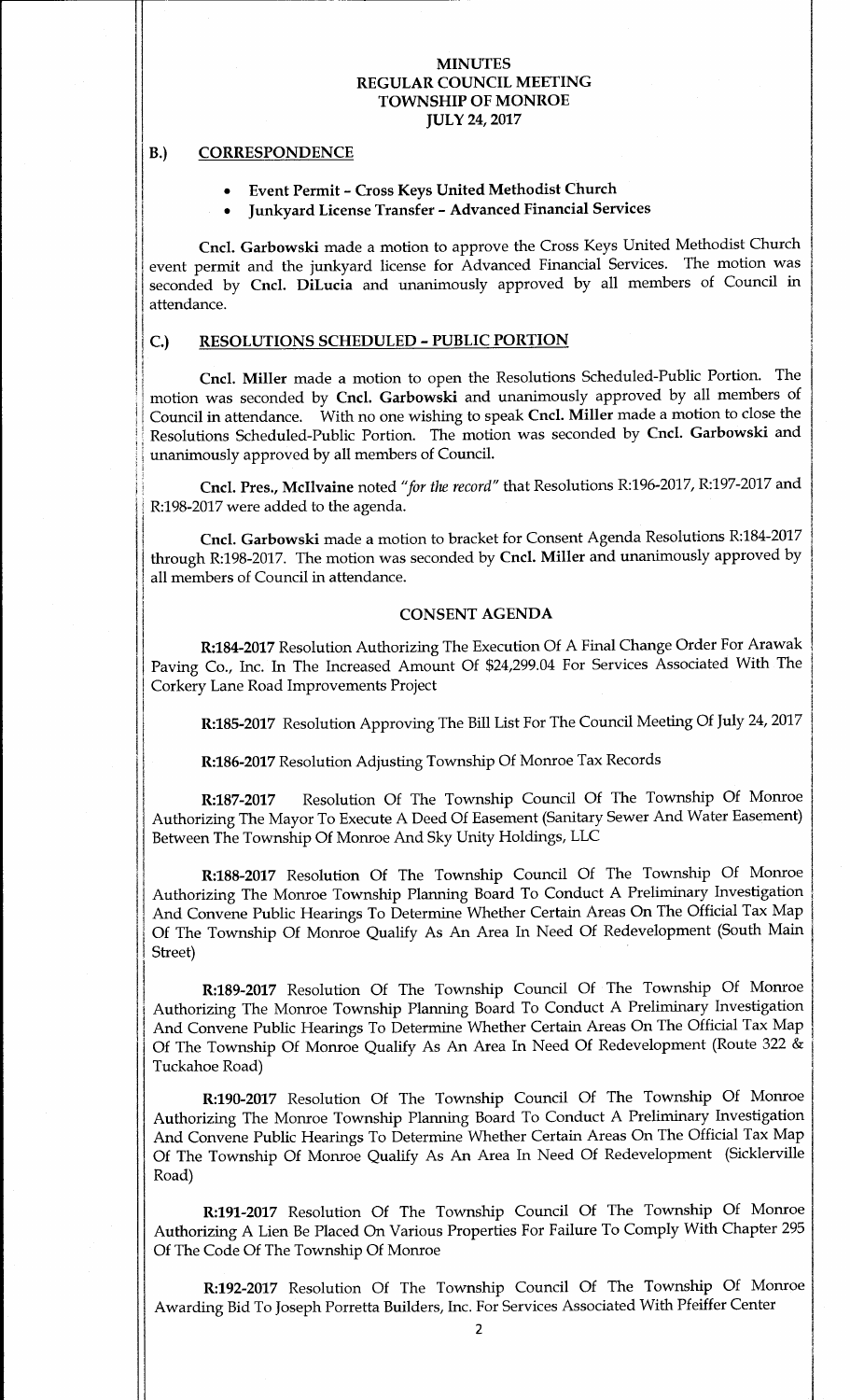## C.) RESOLUTIONS SCHEDULED - PUBLIC PORTION (cont'd)

ADA Improvements As Specified In The Bid Specifications For The Township Of Monroe, Gloucester County And Authorizing The Proper Township Officials To Execute The Required Documentation

R:193-2017 Resolution Authorizing Closed Executive Session Of The Township Council Of The Township Of Monroe To Discuss Rejection/ Acceptance Of Bids Received For The Owens Park Irrigation Project And The 2017-2019 Towing Applications

R:194-2017 Resolution Of The Township Council Of The Township Of Monroe Authorizing The Payment Of Attorney's Fees As Ordered By The Court In The Matter Of Matt Mills V. Township Of Monroe, Et Al., Docket No. Glo-L-377- 17

R:195- 2017 Resolution Of The Township Council Of The Township Of Monroe Authorizing The Acceptance Of A Maintenance Bond In The Amount Of \$53, 699.86 For The Corkery Lane Roadway Improvements Project Within The Township Of Monroe

R:196-2017 Resolution Of The Township Council Of The Township Of Monroe Awarding A Contract For A Consultant To Conduct A Study Of The Gloucester County Radio System Coverage In The Municipal Building, Williamstown High School And Williamstown Middle School Within The Township Of Monroe

R:197-2017 Resolution Of The Township Council Of The Township Of Monroe Rejecting The Request To Release The Performance Bond For "Walmart Retail Site", For Site Plan #416-BSP, Block 3901, Lots 1, 38, 38.02, 39, 40 And Part Of 1. 01 For Certain Offsite Improvements

R:198-2017 Resolution Authorizing An Extension Of The Period Of Time For Payment Of Real Estate Taxes For The Third Quarter Of 2017 For The Township Of Monroe

Cncl. Miller made a motion to approve Resolutions R:184-2017 through R:198-2017. The motion was seconded by Cncl. Marino and unanimously approved by all members of Council in attendance.

#### D.) ORDINANCES

a.,

Cncl. Pres., Mcllvaine turned this portion of the meeting over to Ordinance Chairman, Cncl. Heffner. Cncl. Miller made <sup>a</sup> motion to open the Public Hearing for Ordinances 0:27- <sup>2017</sup> and 0:28-2017. The motion was seconded by Cncl. Garbowski and unanimously approved by all members of Council in attendance. With no one wishing to speak Cncl. Miller made a motion to close the Public Hearing. The motion was seconded by Cncl. Garbowski and unanimously approved by all members of Council in attendance.

0:27-2017 An Ordinance Of The Township Council Of The Township Of Monroe Rescinding The Redevelopment Plan For Block 901, Lots 2-7 Inclusive, Block 2101, Lots 5 And 5.01 And Block 2201, Lots 5- 11 Inclusive

I

Second Reading: The above ordinance was published in an official publication for the Township of Monroe. This portion was opened to the public.

Cncl. Garbowski made <sup>a</sup> motion to approve Ordinance 0:27-2017 for Second Reading and Public Hearing. The motion was seconded by Cncl. Miller.

# ROLL CALL VOTE TO APPROVE ORDINANCE 0:27-2017 FOR SECOND READING AND PUBLIC HEARING - 6 AYES, 1 ABSENT (Dilks)

Tally: 6 Ayes, <sup>0</sup> Nays, <sup>0</sup> Abstain, <sup>1</sup> Absent. Ordinance 0:27-2017 was duly approved for Second Reading and Public Hearing.

0:28-2017 An Ordinance To Amend Chapter <sup>267</sup> Of The Code Of The Township Of Monroe Entitled" Vehicles And Traffic" ( Chapter 267-55. Schedule XXII: Bus Stops)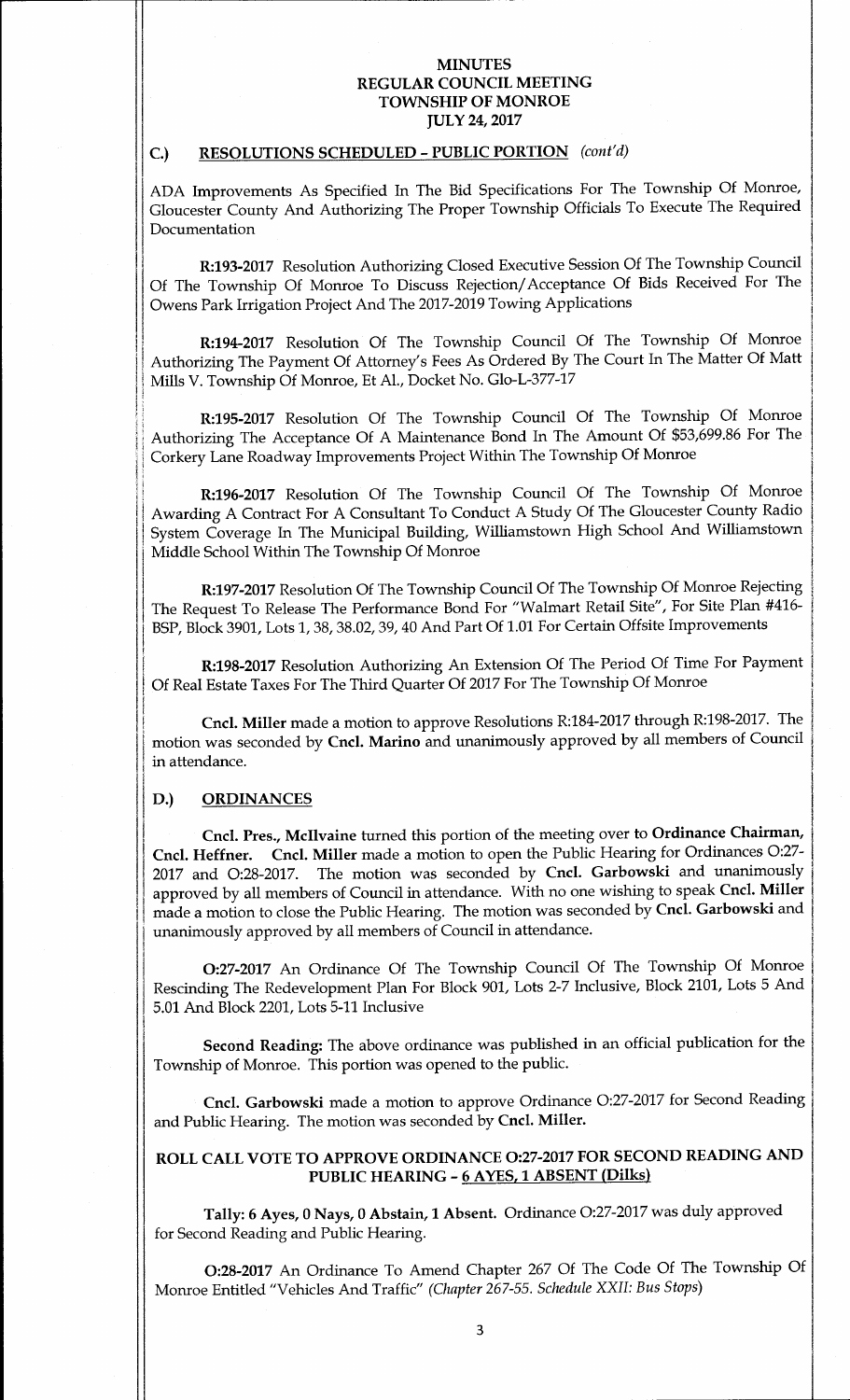#### D.) ORDINANCES (cont'd)

Second Reading: The above ordinance was published in an official publication for the Township of Monroe. This portion was opened to the public.

Cncl. Miller made <sup>a</sup> motion to approve Ordinance 0:28-2017 for Second Reading and Public Hearing. The motion was seconded by Cncl. DiLucia.

# ROLL CALL VOTE TO APPROVE ORDINANCE 0:28-2017 FOR SECOND READING AND PUBLIC HEARING - 6 AYES, 1 ABSENT (Dilks)

Tally: <sup>6</sup> Ayes, <sup>0</sup> Nays, 0 Abstain, <sup>1</sup> Absent. Ordinance 0:28-2017 was duly approved for Second Reading and Public Hearing.

## CLOSED EXECUTIVE SESSION

Solicitor Fiore reported Council just concluded <sup>a</sup> Closed Executive Session. Two items were the subject matter of discussion. The first was a bid for irrigation at Owens Park, which Council will take action on via resolution. The second item discussed was the implementation/ approval of the towing list for <sup>2017</sup> through 2019. With respect to towing Council will not take any action this evening to establish the permanent list for 2017 through 2019. It will be postponed so that the other applicants on the towing list can review the petition filed by A-Jack's. Mr. Fiore noted the Township through his office will share a copy with counsel for A & A and will send a copy directly to Mr. Burgess and they will be given seven  $(7)$ days to respond. For the purpose of the record that petition points out what A-Jack's counsel<br>believes are deficiencies that still exists in the towing applications. The towers will be given believes are deficiencies that still exists in the towing applications. their due process rights and the opportunity to respond to the petition within seven days. Council will review the petition that was submitted as well as the supplemental submission from the towers. Council has decided they will continue with the towing list until this matter is resolved with the three applicants that have submitted for the next two years. Those applicants are A & A, A-Jack's and B & B. The other towers who were part of the extended list up to now will no longer be participating so effectively there will be three towers on the list until the final list and rotation is established. How the towers currently fall on the list is how the rotation will work. He explained if the next person on the list was B  $\&$  B he would be on the list next. The other towers will be removed from the rotation schedule. He noted if anyone has any questions regarding this they can contact the Police Department or his office for clarification. He advised this action will need <sup>a</sup> motion from Council to move forward.

Cncl. Miller made the motion for A & A, A-Jack's and B & B to be on the towing rotation until a permanent rotation schedule is established. The motion was seconded by Cncl. Garbowski and unanimously approved by all members of Council in attendance.

R:199-2017 Resolution Of The Council Of The Township Of Monroe Rejecting Bids For Owens Park Irrigation Within The Township Of Monroe As Specified In The Bid Specifications For The Township Of Monroe, Gloucester County

Cncl. Garbowski made <sup>a</sup> motion to approve Resolution R:199-2017. The motion was seconded by Cncl. Marino and unanimously approved by all members of Council in attendance.

#### E.) REPORTS AND OTHER MATTERS

Cncl. DiLucia reported he was to attend a Safety Committee meeting July 12<sup>th</sup> but that meeting was postponed. On July 19th he attended an MMUA Meeting where the Board unanimously approved a three year contract with the employees association for an improvement in wages. The attorney is in the process of drawing up the legal language and The attorney is in the process of drawing up the legal language and the formality of signing the legal contract will be done soon. Cncl. DiLucia noted in the past he has expressed his feelings regarding Obamacare. That bill had many good provisions in it but it did have some things that needed to be changed. for the last number of years that they were going to completely remove that bill and start all over again. One thing has been proven that they can criticize but when it comes to replacing it they can't. When the senators and congressmen went home they met with many people in their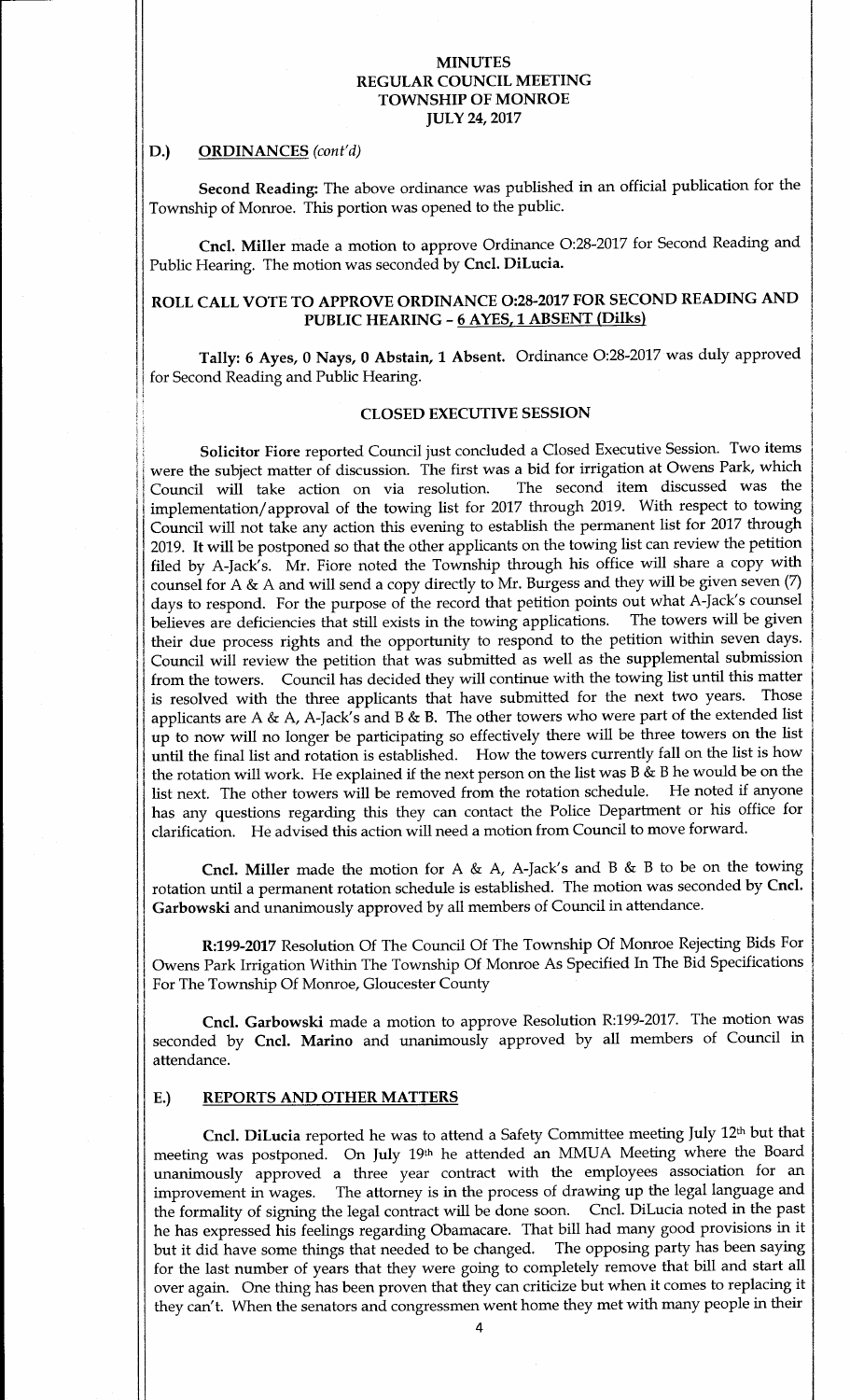## E.) REPORTS AND OTHER MATTERS (cont'd)

I

t

districts that would be adversely effected by the draft bill, as the CVA has estimated that twenty-two million people will lose their insurance under that proposal. He spoke of how when Medicare was first introduced there were the same problems, as there is no perfect beginning to anything because of the magnitude of these bills. He added if retirees or those getting ready to retire would be asked if they wanted to scrap Medicare they would say absolutely not because it is such an important part of the lives of people after they retire. He added he hopes the things that need to be improved or changed in Obamacare will be done by those on both sides of the aisles so the people that need health insurance will benefit. One of the biggest problems is insurance companies are dropping out or raising rates to unsubstantial levels so Washington will need to reel in some of the insurance companies so they begin to<br>charge reasonable rates for reasonable coverage. As this moves forward hopefully there will charge reasonable rates for reasonable coverage. be bipartisan discussions that will end up in <sup>a</sup> good bill for everyone.

Cncl. Marino reported no Economic Development Committee meeting was held this month but he attended the Board of Education Meeting on July 13<sup>th</sup> where discussion took place regarding a tentative contract with the teacher's union. The contract took two years to get together and is pending ratification by the union. Cncl. Marino noted he knows from his sisters who are both in education that educators work very hard. Teachers work into June and then begin setting their classrooms up in August so they really do not have the full summer off. Kids attend programs at 7:00 am before school starts, after school from 4:00 PM to 6:00 PM and sports activities so they are around teachers, coaches and mentors all day long. The job they provide for children is huge so he is glad their contract has been settled pending ratification.

Cncl. Miller reported the Municipal Alliance Commission National Night Out will be held on Saturday, August 5<sup>th</sup> from 4:00 PM to 8:00 PM. This is a fun night where residents get to converse with police officers and learn about things happening in the community. Cncl. Miller thanked everyone that participated in the Williamstown/Cecil Fire Company's 5K and Fun Mud Challenge. This was a fun event and he thanked Mayor Teefy, Cncl. Pres., Mcllvaine, Cncl. Heffner and Cncl. Marino for coming out to support this event and the business community for providing the obstacles. Approximately <sup>99</sup> people participated and hopefully next year the event will be even larger. Cncl. Miller noted at the last Council Meeting he spoke about the Senate President reaching <sup>a</sup> deal with the Governor regarding school funding. Monroe Township received \$908,000.00 in additional aid and that money will be used to deal with some outstanding capital issues so there will not be <sup>a</sup> reduction in the school tax rate. However, on the municipal end residents will see there is <sup>a</sup> 0% tax increase. As Cncl. DiLucia previously stated the County is doing <sup>a</sup> reassessment so while we have <sup>a</sup> 0% tax increase some people may see the value of their homes go up or down and a tax increase or reduction next year. Cncl. Miller thanked Mrs. Flaherty's department for doing an outstanding job cleaning up properties that is making the township start to look nice.

Mayor Teefy reported that he, Ernie Carbone Chairman of the Main Street Committee and Sgt. Burton walked Main Street looking at possible expansion of parking along Main Street and with some reductions of the yellow lines we think seven to ten spots can be gained. We also need some added stripping. The crosswalks also need to be stripped again and that should<br>be done within the next couple of months. He reported attending the Main Street Committee He reported attending the Main Street Committee Meeting where some initiatives they are working on were discussed. The Mayor thanked Council for supporting the redevelopment zone, as that will give more flexibility to develop the area for new businesses. He reported in the fall the brewery will be opening and an escape room will also be opening. He noted he provides vision and direction but the people jump in and want to get involved. Fifteen people were at the Main Street Committee Meeting and one gentleman said he owns a financial business in Clayton but is moving here because he said things are going on here and he wants to be a part of it. One good thing happening that has<br>brought the community together is the Community Garden located behind the Library. He brought the community together is the Community Garden located behind the Library. spoke of meeting ten to fifteen people that he didn't know before and that there are enough<br>vegetables being grown that some can be given to the food bank. The Mayor reported vegetables being grown that some can be given to the food bank. attending the 5K Mud Run Challenge, that the firemen did <sup>a</sup> great job setting it up, the people had a nice time, that Mike Hickman, a local photographer, filmed the event with his drone and that residents can view this on the Williamstown Fire Department website. He also reported the Friends of Victory Lake Association Jam on the Dam was a very nice event, and that the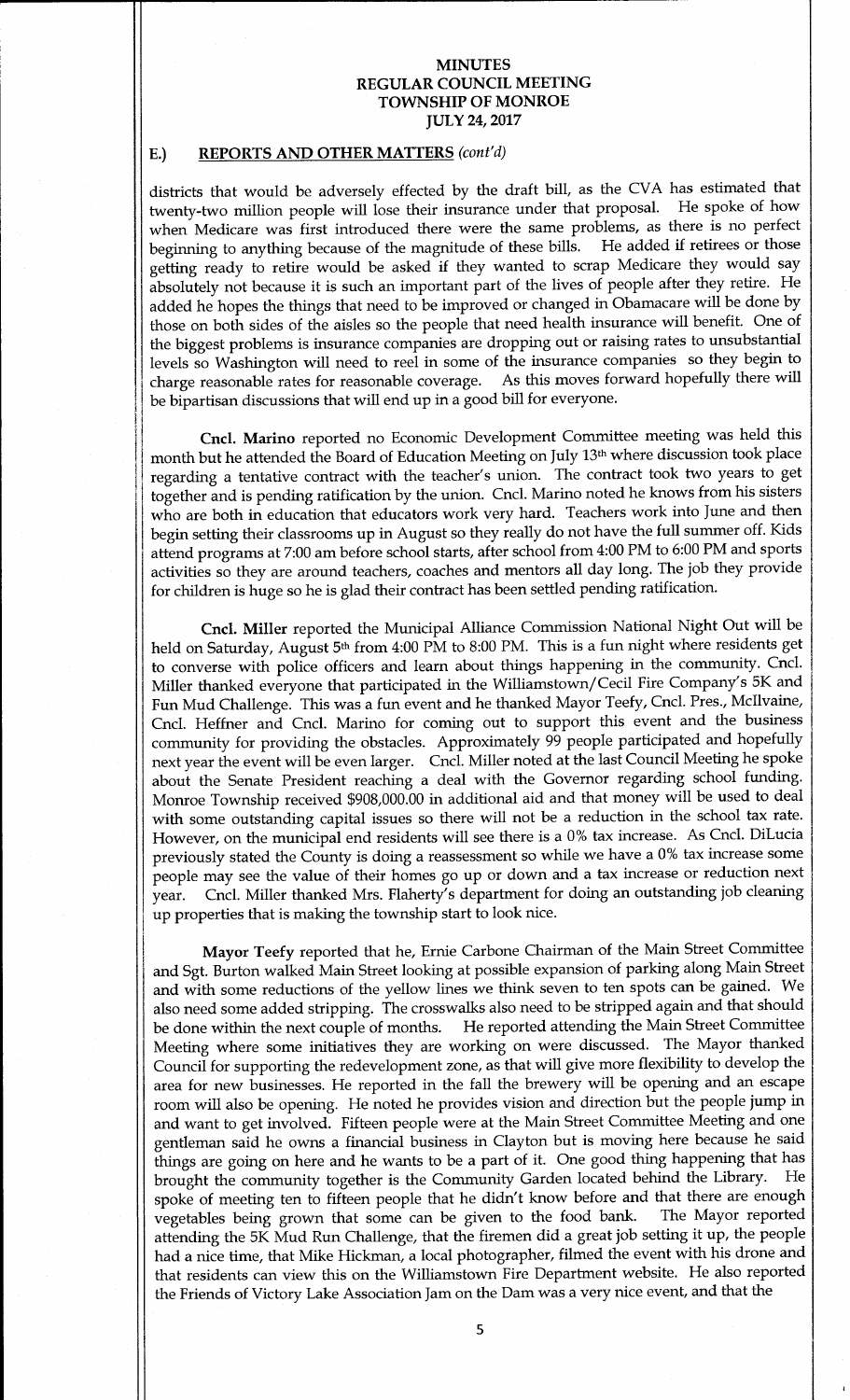## E.) REPORTS AND OTHER MATTERS (cont'd)

Association is getting stronger and cleaning up the dam. He reported <sup>a</sup> Cinder Bar and <sup>a</sup> nursery school will be locating in the area of Barclay Glen Apartments on Berlin Cross Keys Road and the Planning Board approved the transfer of ownership of Geets Diner, which should be opening in September. The new owners are keeping the name Geets and are working on getting the sign to rotate. Tax bills will be mailed the end of this week and payment of the August taxes has been extended to August 21st. The bills were held up as adjustments had to be made due to new State funding to the school district. The Township will have <sup>a</sup> zero tax increase due to the excellent work done over the last few years to keep tax increases down. Hopefully the money the school received will help get needed things done so it does not cost <sup>I</sup> taxpayers money down the road.

Director of Public Safety, Jim Smart reported the whole town came together to make the Mud Run <sup>a</sup> success. The two fire departments did this as <sup>a</sup> fundraiser and it was very successful especially for the first time out. Monroe Township Ambulance and Gloucester County EMS were there for the safety of the participants and Mother Nature filled everything up for us the night before leaving things a little muggy the day of but no one complained because water was being squirted on them. The drone pictures show the fire truck squirting everyone to cool them down. Mr. Smart also reported the fire departments and EMS have come together recently to handle three working fires. The latest was this morning at 5:30 AM when a house was struck by lightning. Before the fire was noticed it had <sup>a</sup> good handle on the house so it was <sup>a</sup> long, hard job putting it under control. It took all our organizations as well as some outside mutual aid help to bring them under control but the good news is no one was hurt. He noted it was awesome watching everyone work together.

Cncl. Heffner questioned Mrs. Flaherty on the status of the Hall Street School. Mrs. Flaherty noted the emergency contractors will volunteer all the labor to remove all the shingles from the school and will re-shingle it as long as Council appropriates the funds to purchase the materials. Business Administrator, Kevin Heydel added we need to find what type and the amount of materials needed. Mrs. Flaherty noted Cal's Roofing has priced out the job at \$9.100.00 so if Council would like we could go through them to get their price. Mayor Teefy \$9,100.00 so if Council would like we could go through them to get their price. noted he would talk to Kevin tomorrow and get this moving.

Chief John McKeown reported there have been several burglaries of cars on Main Street across from Holly Glen School and in the Forest Hills Development within the last few weeks. The chief urged people to lock their cars.

Director of Parks and Recreation, Jim Bonder announced Zumba at the Park will be offered on Tuesday and Thursday nights throughout August from 6:30 PM to 7:30 PM. The first class on August 3rd will be free and after that there will be a \$5.00 donation fee for adults. Adult and child classes will be held but for <sup>a</sup> child to attend an adult must be participating in the adult class. Residents can contact Parks and Recreation for additional information. He urged everyone to take advantage these classes.

Cncl. Pres., Mcllvaine thanked all the directors for attending the Council Meetings and for everything else they do. He also thanked all the employees for the work they are doing during the recent heat waves we have encountered.

### F.) GENERAL PUBLIC DISCUSSION

Cncl. Miller made <sup>a</sup> motion to open the General Public Discussion. The motion was seconded by Cncl. Garbowski and unanimously approved by all members of Council in attendance.

Lee McCullough, 432 Prosser Avenue questioned if besides Mr. Fiore and Mrs. McCormick was everyone sitting at the podium elected and if so were they sworn into office for the position they hold. Council replied yes. Solicitor Fiore noted Mr. McCullough is here to talk about Mr. Vidovic and that matter has been to court in front of Judge Curio three or four times. Judge Curio made it very clear and there is a court order that if Mr. McCullough has a complaint about Mr. Vidovic he was to make the complaint to Judge Curio and then she will